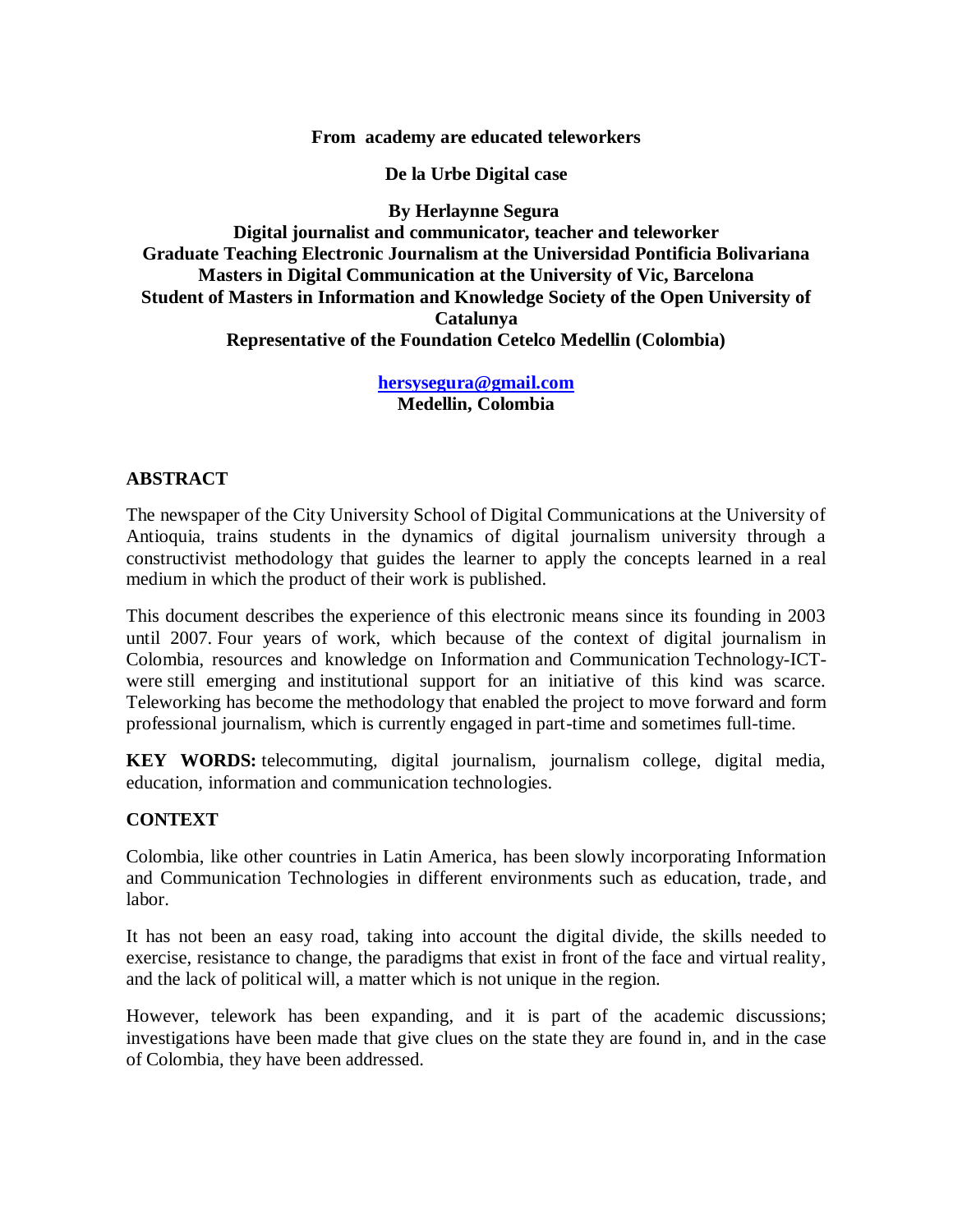According to research by [ICT Usuaria](http://www.google.com/url?q=http%3A%2F%2Fwww.tic.org.ar%2F&sa=D&sntz=1&usg=AFQjCNH490H7AdYzn8uCsYVyJx15s9A6hQ) with the participation of scholars from different countries of South America, including members of the [Foundation Cetelco](http://www.google.com/url?q=http%3A%2F%2Fwww.cetelco.org&sa=D&sntz=1&usg=AFQjCNF3CQsr8XE4VcOtEfM0YQwixwccig) , it is difficult to identify the number of teleworkers in Latin America and specifically Colombia because there is a lack of knowledge on the subject. Many people work through this practice but are not aware of it, as well as other notable businesses.

# **ADJUSTMENT**

In 2007, Senator Claudia Castellanos Rodriguez proposed to the Colombian Congress the regulation of telework as a way to lower unemployment rates. According to the National Statistics Department-DANE, December of that year there was 9.9% unemployment rate, and January 2009 it rose to 14.2%. In April, the unemployment rate stood at 12.2 percent, 0.1 percentage points higher than what was recorded in April 2008.

Finally, in July 2008, Act 1221 was enacted, "which sets the standards for promoting and regulating the Telework and other purposes." Thus, the outlook for exercise support telework in Colombia is legal before the law hindered the development of its functions and left in limbo such as companies and teleworkers in terms of occupational hazards, social security responsibilities and assignment of wages .

Obviously not all economic activities can be carried out through telework, such as medical care, nursing, transport and equipment operators, but there are many others that can incorporate this methodology in journalism, education, design and technical support.

Teleworking is exercised usually by people with special circumstances: they are mothers or the adult in charge of a household. Almost always people who have resolved their emotional lives and in their priorities is not the interacting face to face with their colleagues. [3] (Finquelievich, S. 1998).

# **THE CASE OF THE URBE DIGITAL UNIVERSITY NEWSPAPER**

For about eight years, I was a teleworker, initially part-time while working for a public university in Medellín, where I taught in the morning, attended meetings, and conducted an online journal. In the afternoon, I was at home preparing lessons, reading, writing, reviewing student work, and coordinating the activities of the medium. I then try not only my experience but try to extract some lessons that I hope will be useful for those starting in this discipline.

During my work as a teacher, I formed an online newspaper with thirty students dedicated to journalism, the organization of academic events and the marketing and dissemination of digital media. All of them graduated with majors in Communications and Journalism. Most teleworkers are engaged as part-time digital communicators. This is evidence that the academy is capable of forming methodologies of telework, social paradigms that can begin to break down early, and dependent or independent professionals entering the labor market with skills and a mindset that allows them to work under this mode.

[De la Digital Urbe](http://www.google.com/url?q=http%3A%2F%2Fwww.delaurbedigital.udea.edu.co&sa=D&sntz=1&usg=AFQjCNEOUxpl5CjIlti6i6XKX0zwU2JT9g) emerged in 2003 as an initiative of Undergraduate Journalism School of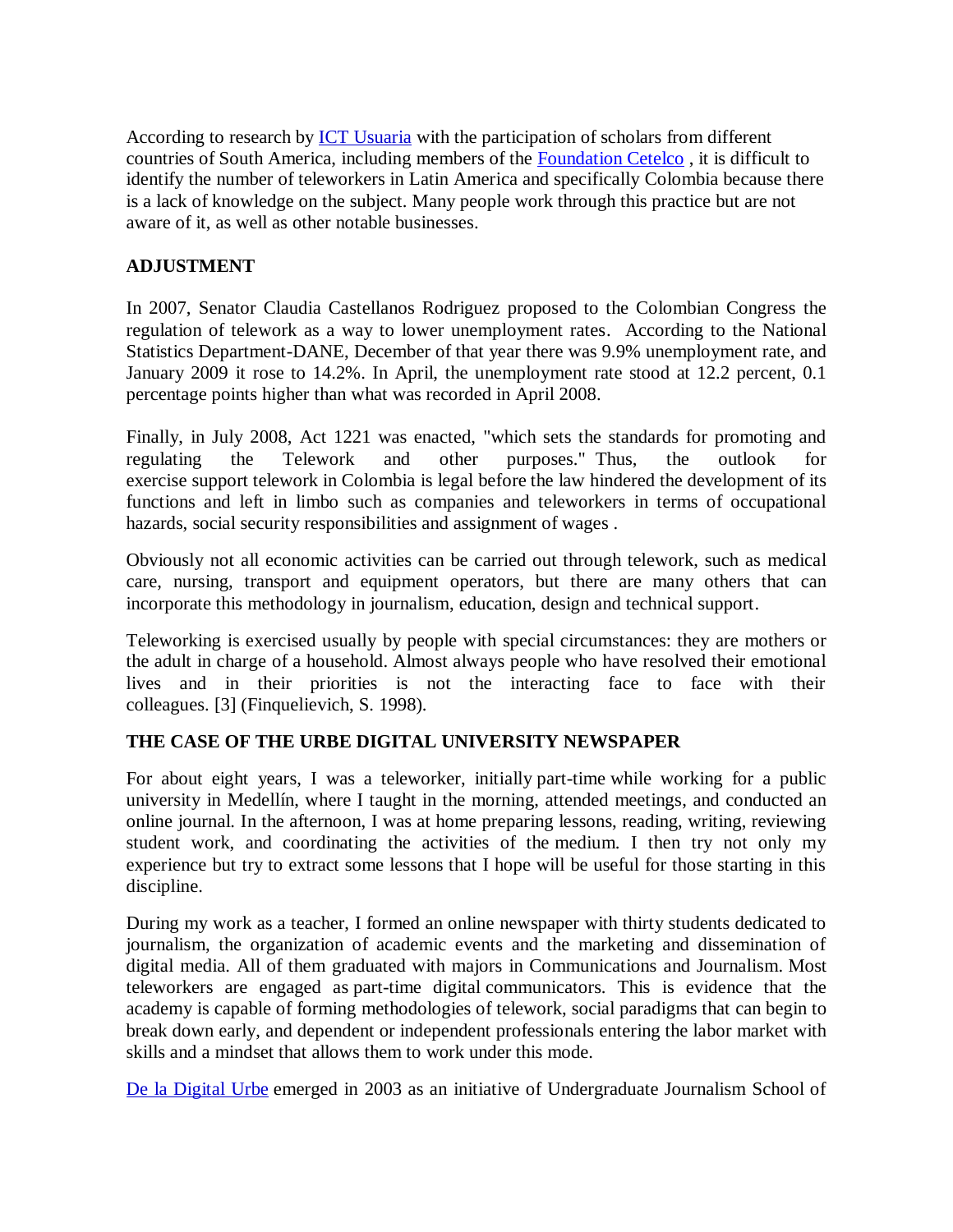Communications at the [University of Antioquia](http://www.google.com/url?q=http%3A%2F%2Fwww.udea.edu.co%2F&sa=D&sntz=1&usg=AFQjCNFVTQLQd79ZjoCDw8pBeHYMMdo2rQ) , a public institution of more than 200 years of traditional education that is attached to the government of Antioquia, Colombia.

Like the others previously founded, De la Urbe and De la Urbe Television and Radio, City University School of Digital Communications was created to fulfill the functions of laboratory practices for students with a desire to learn to do reportería, which includes writing and publishing content in an environment that actually exists in cyberspace. Thus, the learner identifies the processes that must be addressed in the world of work from the academy.

"(...) Constructivism has a long history in philosophy and education, as an alternative positivist epistemological tradition. Its central argument is that the meaning of the world is imposed by the individual; therefore, there will be many ways of structuring the world and many meanings for each event "(Duffy & Jonassen, 1992) [2].

When Urbe Digital was first created, digital journalism was just barely beginning in the Colombia, let alone Latin America, with many doubts, fears, uncertainties, and little credibility. This matter was already difficult for digital journalists doing their work in major news media in the country, which has doubted this professional quality. There were no digital journalist job guarantees until the beginning of the decade. It was the reporters who were interested in the topic and had taken it upon themselves to study it on their own, more from a observation empirical science sense.

City University School of Digital Communications is installed in this context: public university, Faculty of Communications with tradition in print, with teachers nationally recognized for their career in traditional media, few economic resources, lack of knowledge, and little credibility by managers, teachers, and students.

"I want to learn *written* journalism*"* to which I replied: "Everything is written journalism, the only thing that changes is the medium, they argued."

"Electronic digital journalism... doesn't exist!" paraphernalia that is technological, have added supported by working journalists.

In 2005 was when digital journalism began to become more popular. The interest is placed on the instrumental. How do I mount a picture on the Web? How do I make a platform for a newspaper? How do I put a link? What do I click on?

Then the paradigms were that internet texts should be short, because the reader does not have time to read; if I publish online, my item is lost because no one will read it. The internet is to publish what does not fit in the print edition.

"I do not care what the authors say about digital media and their transformations; I want to learn the tool because that's what they're going to ask for when I go out to work."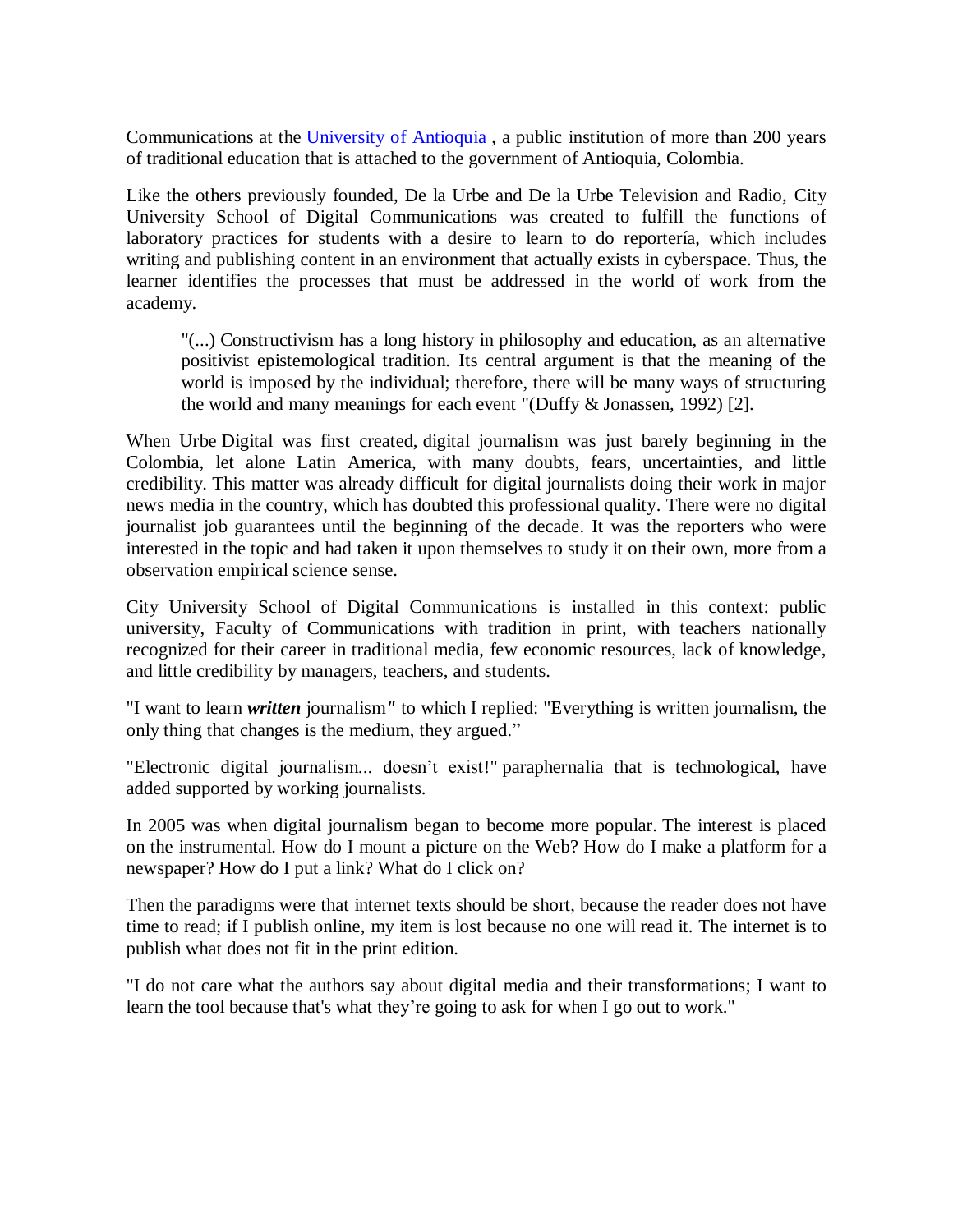### Figure 1

Against this background, students would like to pretend that publishing in City University School of Digital Communications was quite an ordeal, even though in the academic program was referred to the theoretical and practical course and Writing IV Reportería dedicated to digital media, its language and its dynamics. It should make at least four deliveries of content for digital media, but do cost discussions which eventually disqualify the teacher towards the course and even the student to claim respect for his decision "not to waste his article being published on the Web.

# **HOW TO CONVINCE STUDENTS TO WANT TO BE PART OF THE DIGITAL URBE IN THIS CONTEXT?**

Four students began working from the School of Communications; none were undergraduates in Journalism, but in Social Communication and Journalism graduate who was about to graduate had been converted into three undergraduate degrees journalism, communications and audiovisual communication.

These four students held **chats** at home to form committees that succeed in positioning the project partners, attracting more attention to the directives they set their eyes on, and creating the conditions for the project to continue:

Records were made of the chat, as well as the meetings that were held in person. After reviewing the conditions, the conclusion that was reached was that it was necessary to lead committees:

- Public Relations Committee:

Achieving invitations of radio programs, television and print media publication in digital reproduction of material from the Digital Urbe other digital media.

Construction of a mission, vision, and objectives

Appreciation letters

- Committee discussion with the presence of experts to raise awareness on current issues, articulate journalism, and digital journalism.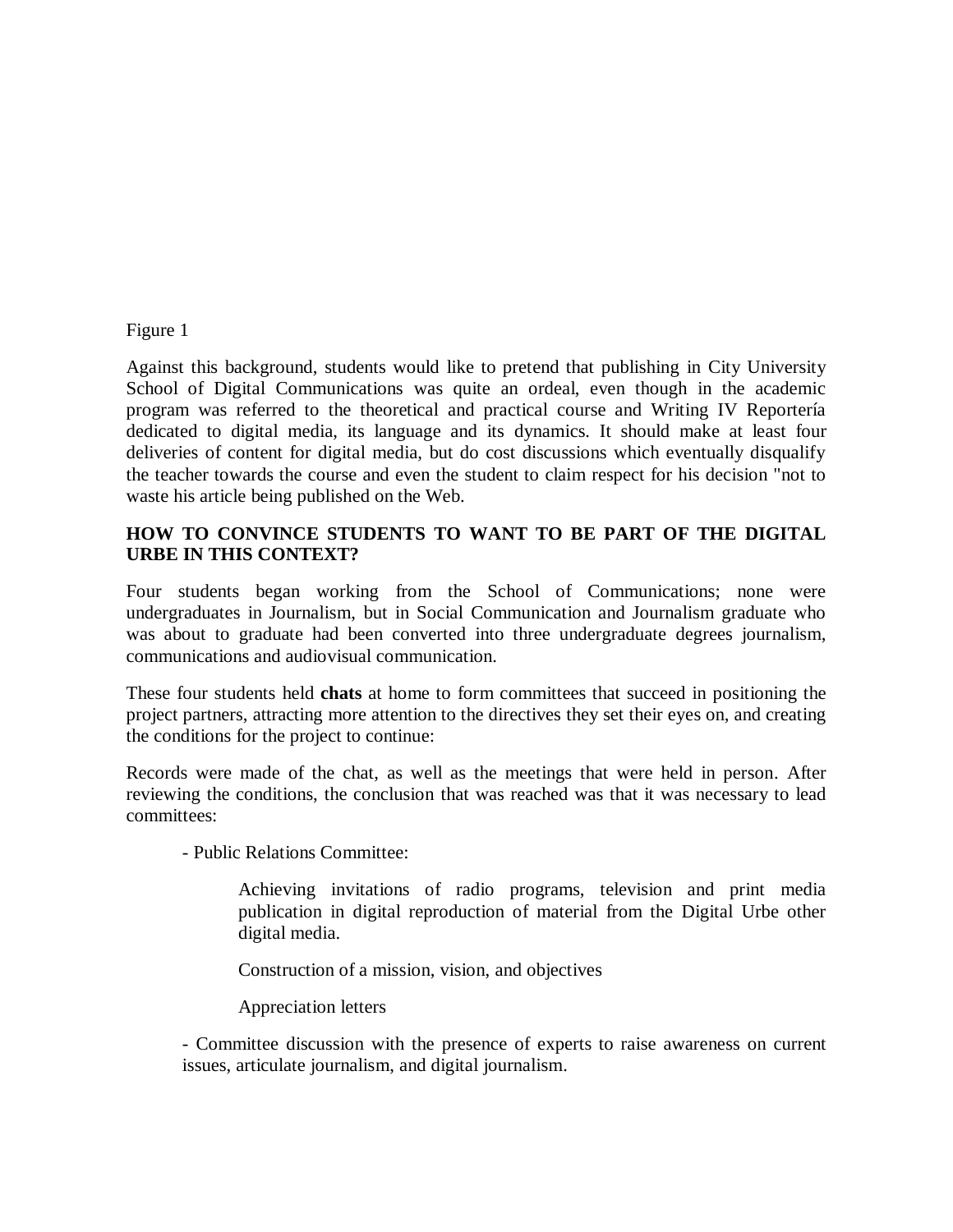Bi-weekly chats with experts in subjects related to journalism, digital communication, or an issue, such as presidential elections, for example.

Coordination and logistics: implementation of audiences, microphones, guest transportation, etc.

Disclosure via the weekly newsletter published new notes.

Register the site in search engines

Use of tags (labels) to index the site in search engines.

- Tour Outreach Committee:

Stands in the various faculties of the University of Antioquia

Stands at academic events

Distribution of flyers

Recollection of databases

- Editorial Committee on special news related to national and local context.

Groups that review and revise texts before submitting to the editor for publication in the network.

Special circumstances: "Remembering Armero" for the 20th anniversary of the tragedy of El Ruiz volcano in Tolima. This special won honorable mention Circle of Journalists of Antioquia.

### **ACTIVITIES:**

#### 1.**DLUD chats**

This activity was carried out monthly with experts.

#### 2.**Organization and event coverage**

In each event, one of the reporters wrote an article summarizing the arguments presented by the guest.

#### 3.**Outreach Tour**

Initially, this tour focused on the campus and intended to raise awareness of the environment in the various faculties within it. Each month they organized a booth with a computer and two employees responsible for disseminating the activities taking place at City University School of Digital Communications. Thanks to the Tour, the database was increased and sends weekly electronic newsletters with articles published and likewise invitations to events of the City University School of Digital Communications.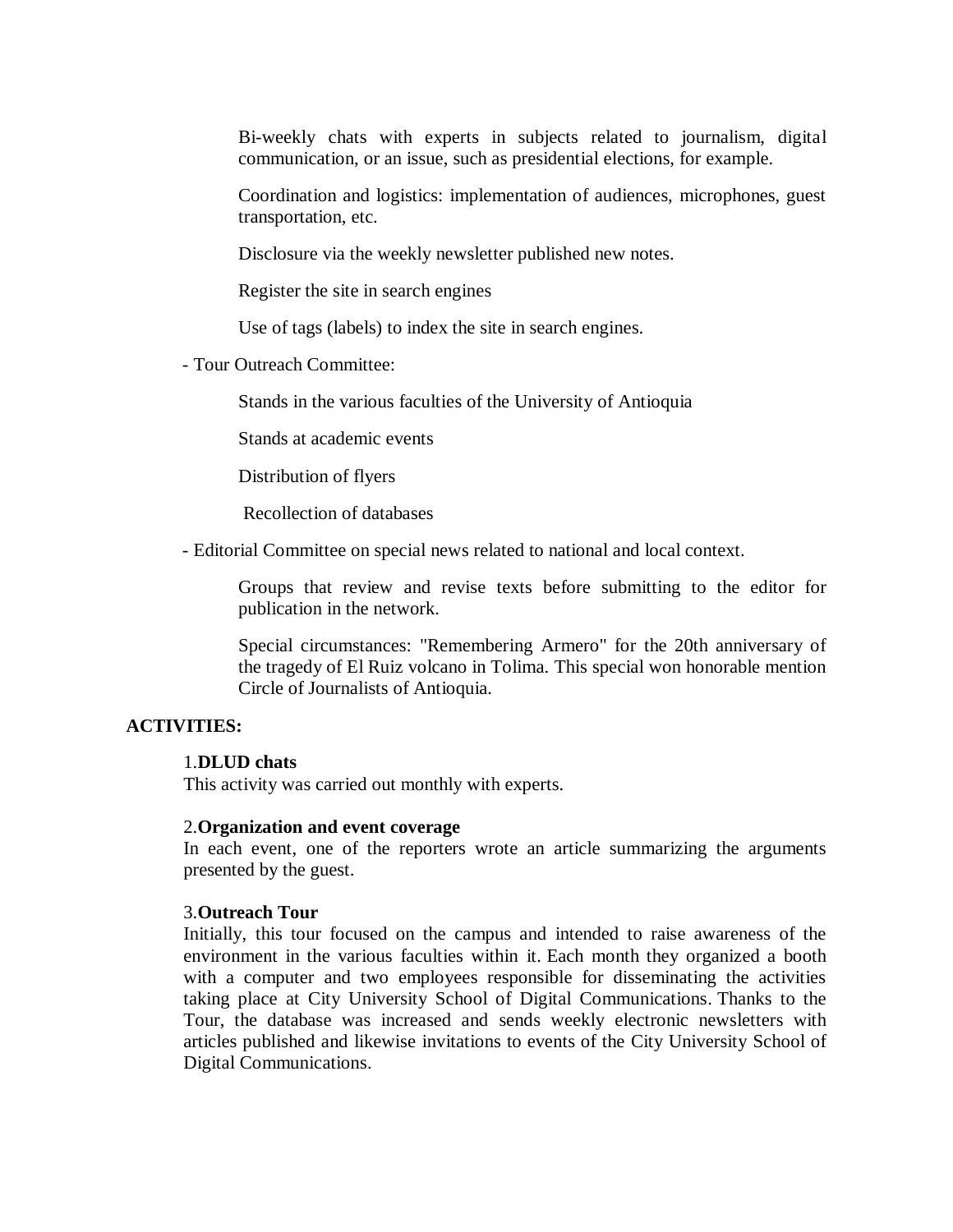# 4.**Weekly Newsletter**

Weekly, a newsletter was sent to a database of more than 4,000 emails from the university community, academics, entrepreneurs, and the general public. A total of 180 newsletters were sent.

# 5.**City University School of Digital Communications Radio**

Radio Information Space in Altair, a digital station of the University of Antioquia in which the themes were expanded in the edition of City University School of Digital Communications and that it had invited the presence of expertise in the subject or the same source that had been consulted for articles.

## **INDICATORS**

| <b>Activity</b>                   | <b>Amount</b>                            |
|-----------------------------------|------------------------------------------|
| Publication<br>unpublished<br>of  | 2033                                     |
| journalistic                      |                                          |
| Chats made                        | 15                                       |
| <b>Web Site Visits</b>            | An average around 6,000 visits per week, |
|                                   | according to Google Analytics. October   |
|                                   | 2007                                     |
| Academic events with national and | 9                                        |
| international speakers            |                                          |
| Acknowledgments                   | - Nominated for University Journalism    |
|                                   | Award.2005.                              |
|                                   |                                          |
|                                   | - Honorable Mention awarded by the CIPA  |
|                                   | to the                                   |
|                                   | special Remembering Armero, August 2006  |
|                                   | - Honorable Mention awarded by the CIPA  |
|                                   | to the special fund solutions            |
|                                   | expected Moravia, August 2007.           |
|                                   |                                          |
|                                   | - Honorable Mention awarded by the first |
|                                   | version of Petrobras Award - Special     |
|                                   | Week Moravia expected to fund            |
|                                   | solutions, October 2007. Works were      |
|                                   | selected from 700 traditional media and  |
|                                   | academics.                               |
|                                   |                                          |
| Weekly newsletters with news      | 180 to a 4231 database mail              |

All activities were conducted in personal computers for each student computer labs at the University of Antioquia and Internet cafes.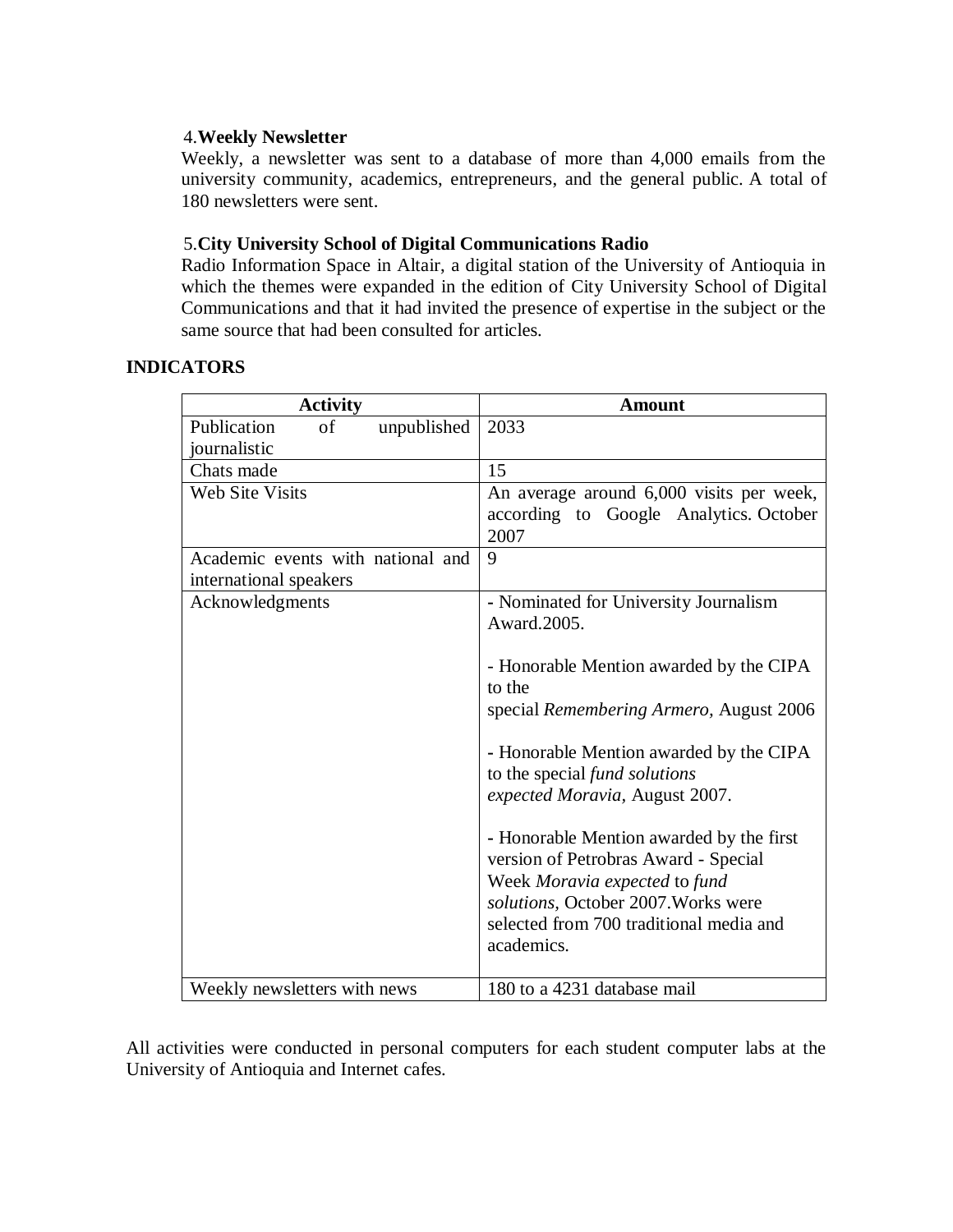# **FURTHER MANAGEMENT OF ENTHUSIASM OF KNOWLEDGE MANAGEMENT**

Each student began to lead each of the committees and get their friends and those closest to become partners. A team of up to 30 students was formed, including other disciplines outside of journalism. This allowed the project to be created. For four years where we were integrating the team in journalism, organizational communication, digital communication and TELEWORK methodologies.

Telecommuting is understood as "a new system of work organization in which the person develops a major part of their work outside the company and by computer." Teleworking only requires a personal computer, a modem, and an Internet connection. The specific needs of each practitioner vary according to their activity "(Boiarov, 2009) [1].

Documents, news, discussions, academic events were shared to keep up with what was happening not only in ICT but related news of the impact of City University School of Digital Communications which the city could not ignore.

The use of Information and Communication Technologies was constant. He was often called from another city while on vacation and said: I am in a theme park, "I can write about that? I'll go to a conference, I brought my card Urbe From Digital and introduce me as a journalist to cover the event ... or "teacher: the Pope died," we must make a special edition. Keep in mind that Pope John Paul II died on Easter, when students are on vacation.

Juan Carlos Morales, social communicator, journalist who adapted both Joomla versions that were published in the contents of City University School of Digital Communications is an entrepreneur from the age of 21 while still a student, currently an advisor Ministry of National Education - MEN a project that seeks to create technical and technological programs in distance mode, virtual methodology and hires some of its partners through teleworking. Now at 27 he refers to their experience and learning about telework:

"As a student of Social Communication - Journalism, associated with City University School of Digital Communications, had the opportunity-and commitment-making multimedia publications on the website of the medium.

One day, at dawn, the city, Medellin, he was awakened by a strong earthquake caused alarm in the region. Immediately, he jumped out of bed to the computer and typed in *Google* a few key words that led him to a Seismological Laboratory in the U.S., which had registered the movement and gave an approximation of the epicenter.

I then phoned the authorities of disaster prevention and care of the city in search of relevant information. The investigation lasted no more than ten minutes.

Data already in hand: figures, maps and testimony, entered the Content Management System of the City Digital. I wrote the story, See map, I noted references and official sources. Within 15 minutes we had last-minute information.

Then I visited some media in the country and found no relevant publications. As they say in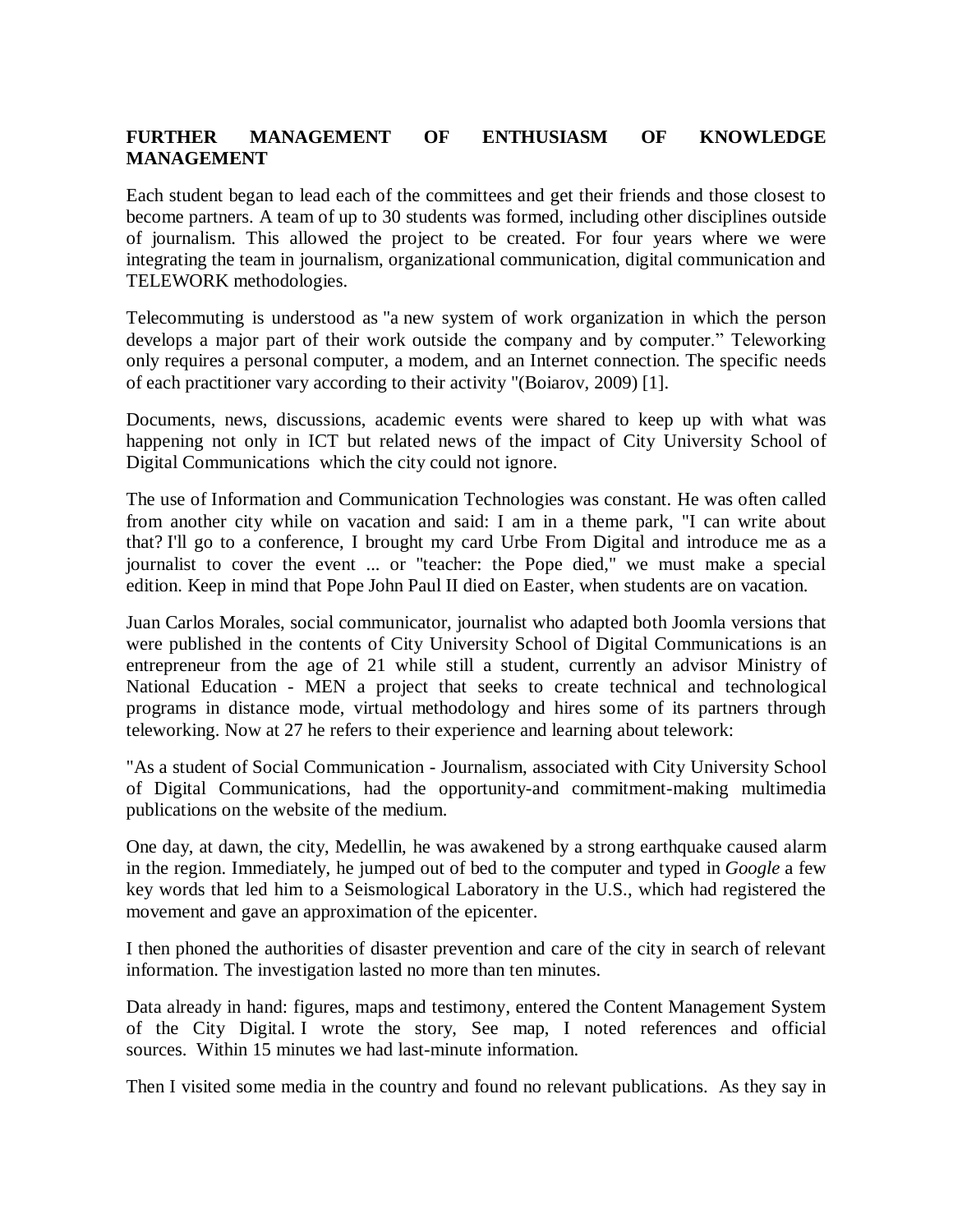journalism, we had "chivado" the event.

This is achieved through the possibilities of tele-working. If my job as a journalist would have forced me to do my work in person, perhaps by noon or later I would have that information. I closed the computer and continued sleeping. "

This enthusiasm was infectious. I knew that it was necessary to keep the spirit high, make them see the benefits of teleworking, and how they might get to exercise it. This was not only given through academic and "work", but also emotionally, by listening, supporting, and guiding them. A key issue was to empower them to highlight their achievements and accomplishments publicly. There was enthusiastic management.

Obviously there were difficulties in implementing the project of City University School of Digital Communications. The lack of support from the administration because of lack of infrastructure, disruptions in interpersonal relationships, personal situations, and the pressure of each semester course load did not always meet their commitments and often were abandoned. The exams seasons, holidays and end of semester were difficult for maintaining the organization.

## **FORMALIZATION OF KNOWLEDGE**

One aspect was clear that this experience could not stay in operation because of all the work involved with organizing events, sending newsletters, and other activities already mentioned. Although they had managed to position the medium in the city and the country, it was necessary for students to interject what they were building and for each term to be used in the theme of conscious and non-digital product out of habit.

Concepts discussed: journalism and digital media, digital journalism university, knowledge management, networking and teleworking.

To manage the knowledge generated, the members of DLUD began to write manuals on their activities. Thus, upon graduation, their successors would have basis to pursue the activities and innovate.

After each academic activity, one student wrote an article summarizing the arguments presented by the guest, thus formalizing what was shared and learned during each lecture.

The experience was advantageous for each member. They were able to share it with new members; therefore, the project was able to continue.

### **THE EX MEMBERS OF THE DIGITAL URBE, TELEWORKERS**

By the end of 2007, those who are part of the City University School of Digital Communications were busy doing it for several reasons: academic, personal and labor.

Nine of the students, who formed the more permanent project, are currently involved in work related to journalism and digital media. They telecommute part-time, some in greater proportion than others, and at times have had freelance jobs that allow them to telework full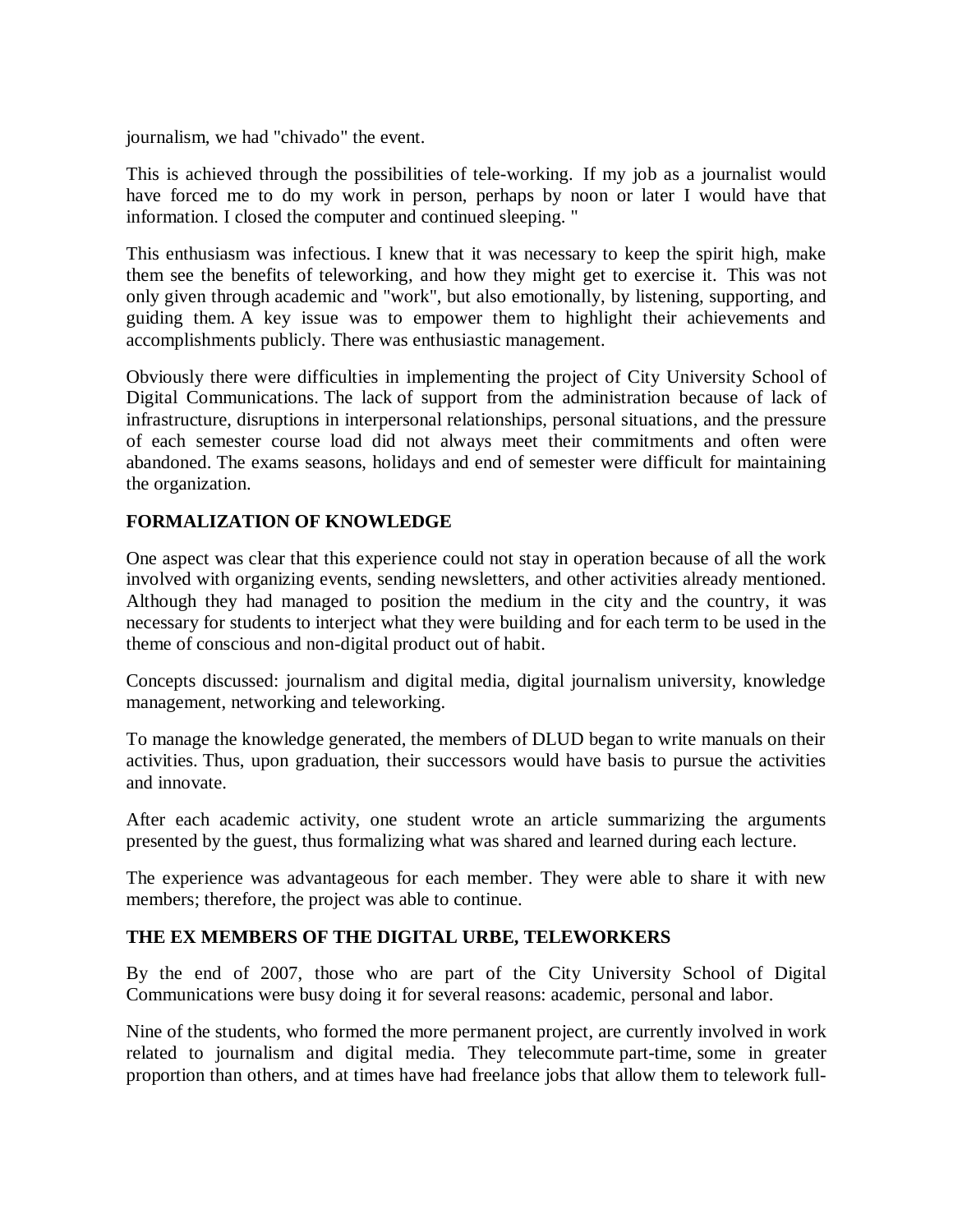time. Their average age is 23

Virtually the following questions were formulated to 11 students, nine of them responded. (Virtual communication. May 12, 2010):

1. Are you telecommuting today? Part-time or Full-time? 2. Did City University School of Digital Communications help you become teleworkers? Did you already know? 3. Did you identify the concept of telecommuting before joining City University School of Digital Communications?

- 4. Do you use the term telework often?
- 5. Do you take the initiative in your peer group to do work through teleworking?
- 6. Would you like to be telecommuting full-time? Explain.

Respondents: Juan Carlos Morales, Diana Grajales, Camilo Arango, Cristina Serna, Sandra González, Alejandra Agudelo, Marta Patricia Giraldo, Lina Vanegas, Pablo Rendon.

Answer to Question 1: 8 of the 9 has a conventional job but allows them to telecommute part-time.

Answer to Question 2: Everyone agrees that it was in City University School of Digital Communications where they learned to telework.

Answer to Question 3: They all agree that they use the term. "All the time.It's what I do every day and often I have to explain to others what it is, "Camilo Arango

Answer to Question 4. All use it consciously. 5 of them use it often, while the remaining 4 use it less frequently.

Answer to Question 5. All of them promote telework to optimize time.

Answer to Question 6. 8 of the 9 agree that they do not want full-time teleworking and the importance of physical contact. Sandra Gonzalez is a single mother of a two year old girl. Sandra Gonzalez wanted to telework in order to be near her daughter. Pablo Rendon: "No. While I understand what teleworking is and even defend and advocate its benefits to working that way at times, I think from my humanist position that physical contact will always lack. Seeing your partner's eyes, pausing for coffee and talking about other topics, going to lunch with him or even come to feel the pressure of a boss, are, I think, necessary and complementary activities in developing a job "

### **CONCLUSIONS:**

It is possible to carry out projects through telework. City University School of Digital Communications proved that by being sustainable in all their activities through the work of students and coordinators connected via the network.

City University School of Digital Communications, newspaper of the School of